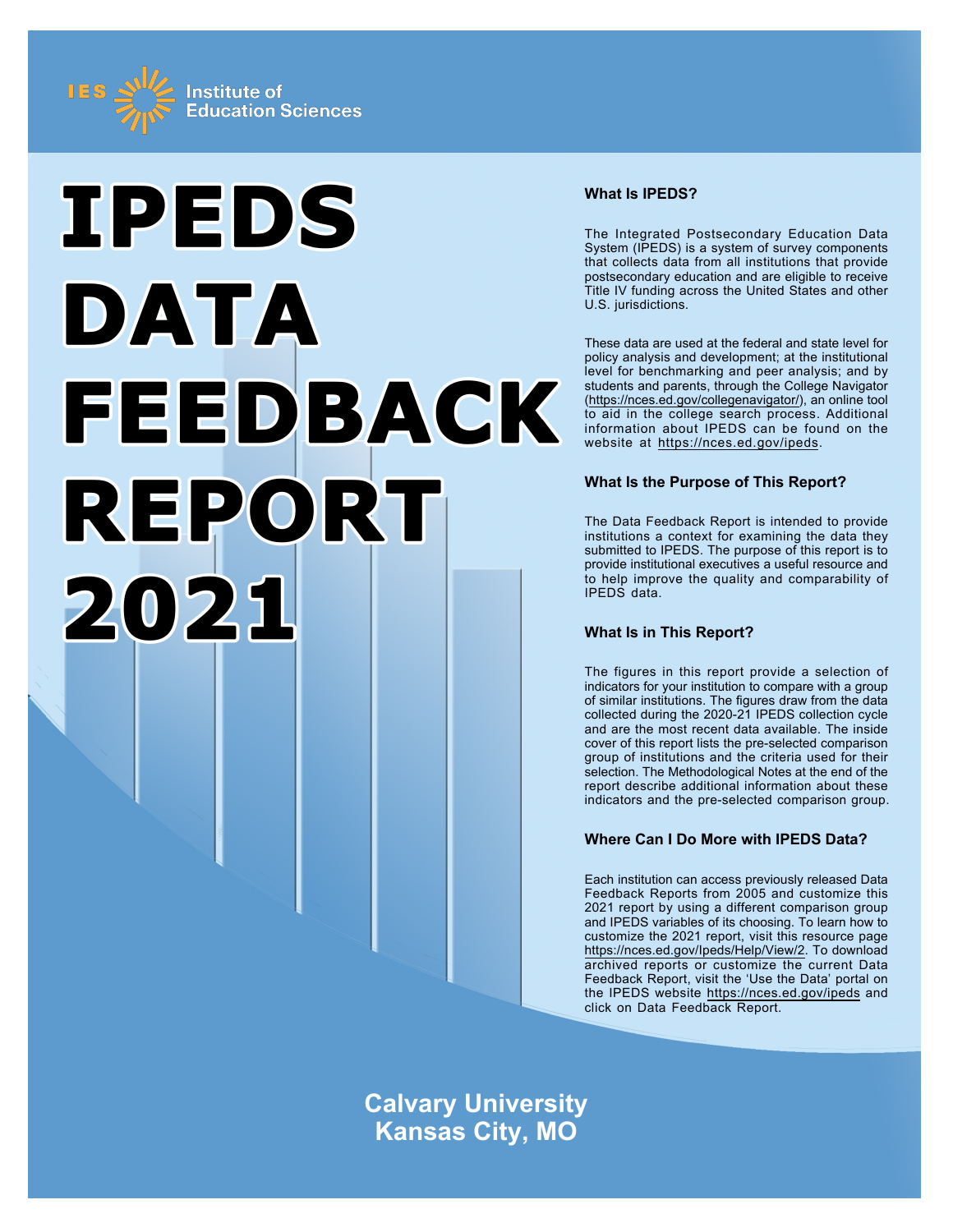# **COMPARISON GROUP**

Comparison group data are included to provide a context for interpreting your institution's indicators. If your institution did not define a custom comparison group for this report by July 15, 2021 NCES selected a comparison group for you. (In this case, the characteristics used to define the comparison group appears below.) The customized Data Feedback Report function available at<https://nces.ed.gov/ipeds/use-the-data/> can be used to reproduce the figures in this report using different peer groups.

The custom comparison group chosen by Calvary University includes the following 9 institutions:

- Appalachian Bible College (Mount Hope, WV)
- Baptist Bible College (Springfield, MO)
- Barclay College (Haviland, KS)
- Central Christian College of Kansas (McPherson, KS)
- Central Christian College of the Bible (Moberly, MO)
- Dallas Christian College (Dallas, TX)
- Emmaus Bible College (Dubuque, IA)
- Manhattan Christian College (Manhattan, KS)
- Ozark Christian College (Joplin, MO)

### **The figures in this report have been organized and ordered into the following topic areas:**

| <b>Topic Area</b>                                    | <b>Figures</b>                        | Pages         |
|------------------------------------------------------|---------------------------------------|---------------|
| 1) Admissions (only for non-open-admissions schools) | [No charts applicable]                |               |
| 2) Student Enrollment                                | 1. $2.3$ and $4$                      | $3$ and $4$   |
| 3) Awards                                            | 5                                     | 4             |
| 4) Charges and Net Price                             | 6 and 7                               | 4             |
| 5) Student Financial Aid                             | 8 and 9                               | 5             |
| 6) Military Benefits*                                | [No charts applicable]                |               |
| 7) Retention and Graduation Rates                    | 10, 11, 12, 13, 14, 15, 16, 17 and 18 | 5, 6, 7 and 8 |
| 8) Finance                                           | 19 and 20                             | 9             |
| 9) Staff                                             | 21 and 22                             | 9 and 10      |
| 10) Libraries*                                       | 23 and 24                             | 10            |

\*These figures only appear in customized Data Feedback Reports (DFRs), which are available through Use the Data portal on the IPEDS website.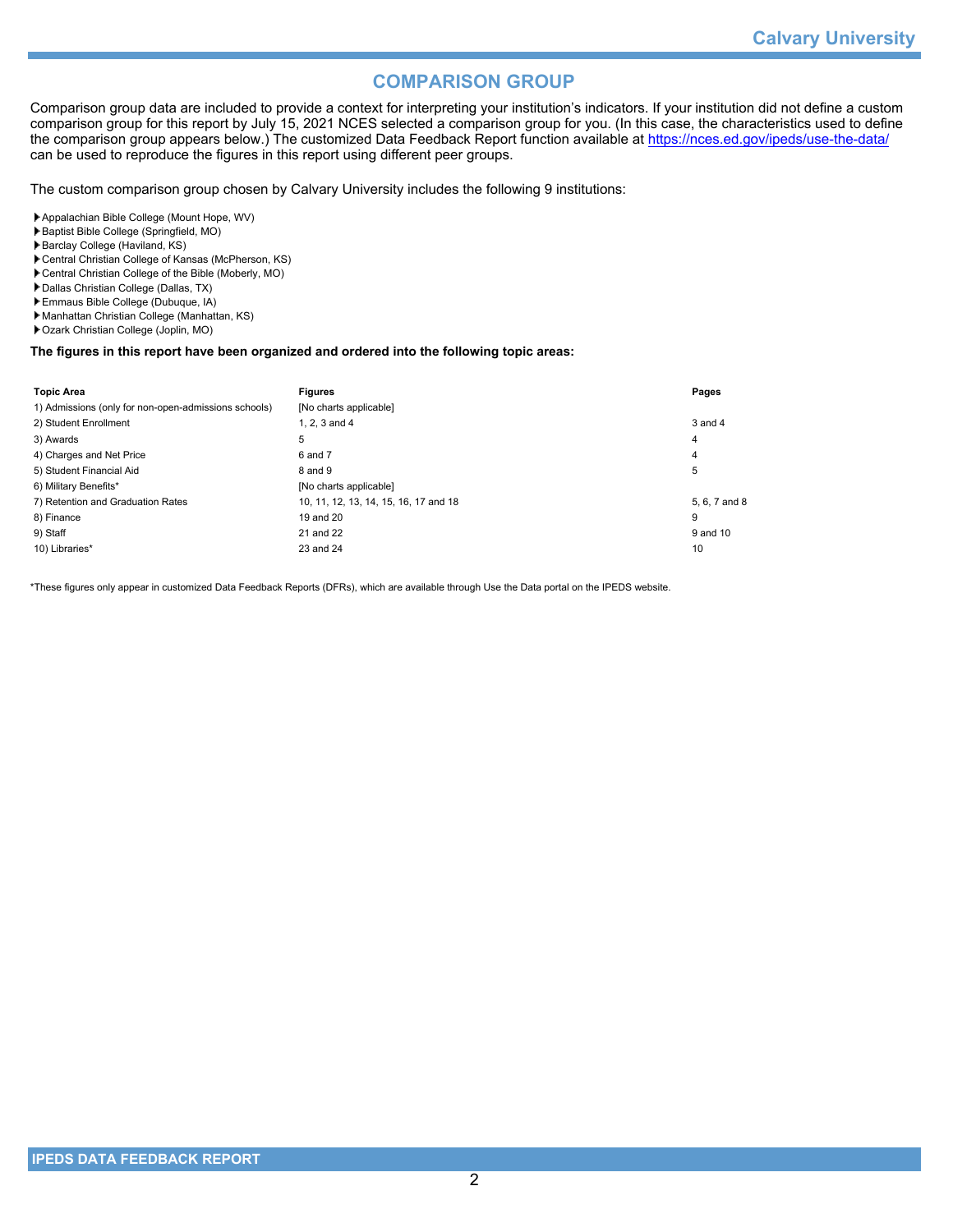



NOTE: For more information about disaggregation of data by race and ethnicity, see the Methodological Notes. Median values for the comparison group will not add to 100%. See 'Use of Median Values for Comparison Group' for how median values are determined. N is the number of institutions in the comparison group. SOURCE: U.S. Department of Education, National Center for Education Statistics, Integrated Postsecondary Education Data System (IPEDS): Spring 2021, Fall Enrollment component.

### **Figure 2. 12-month FTE enrollment, total unduplicated headcount, full- and part-time undergraduate headcount (2019-20) and total fall enrollment, full-time and part-time undergraduate fall enrollment (Fall 2020)**

### **Figure 3. Percent of students enrolled in distance education courses, by amount of distance education and student level: Fall 2020**



NOTE: For details on calculating full-time equivalent (FTE) enrollment, see Calculating FTE in the Methodological Notes. Total headcount, FTE, and full- and part-time fall enrollment include both undergraduate and postbaccalaureate students, when applicable. N is the number of institutions in the comparison group.

SOURCE: U.S. Department of Education, National Center for Education Statistics, Integrated Postsecondary Education Data System (IPEDS): Fall 2020, 12-month Enrollment component and Spring 2021, Fall Enrollment component.



NOTE: N is the number of institutions in the comparison group.

SOURCE: U.S. Department of Education, National Center for Education Statistics,

Integrated Postsecondary Education Data System (IPEDS): Spring 2021, Fall Enrollment component.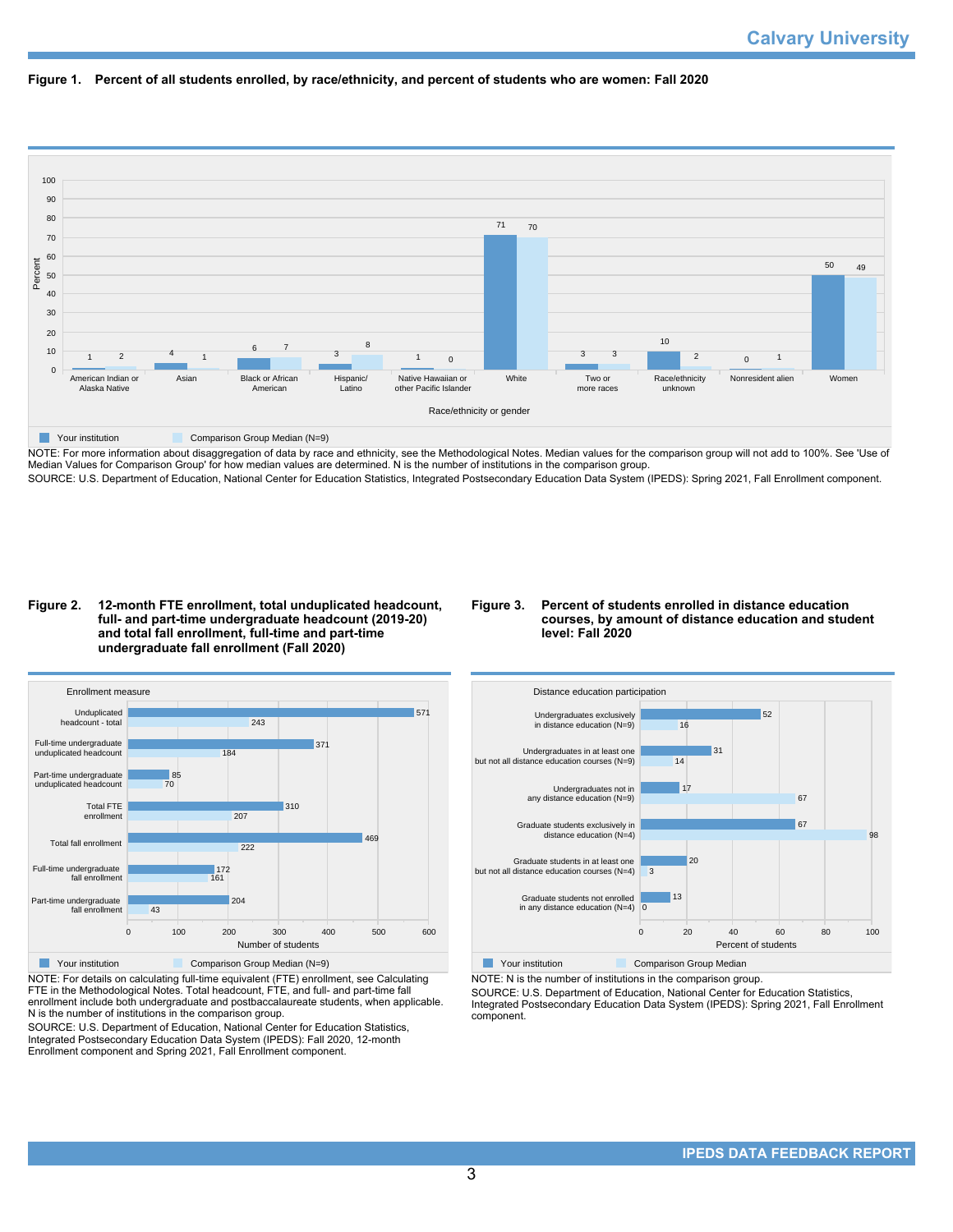### **Figure 4. Percent of students enrolled in distance education courses, by amount of distance education and student level: 2019-20**



NOTE: N is the number of institutions in the comparison group. SOURCE: U.S. Department of Education, National Center for Education Statistics, Integrated Postsecondary Education Data System (IPEDS): Fall 2020, 12-month Enrollment component.

# **Figure 5. Number of degrees awarded, by level: 2019-20**



NOTE: For additional information about postbaccalaureate degree levels, see the Methodology Notes. N is the number of institutions in the comparison group. SOURCE: U.S. Department of Education, National Center for Education Statistics, Integrated Postsecondary Education Data System (IPEDS): Fall 2020, Completions component.

#### **Figure 6. Tuition and required fees for full-time, first-time degree/certificate-seeking undergraduates: Academic years 2017-18 to 2020-21**



NOTE: The tuition and required fees shown here are the lowest reported from the categories of in-district, in-state, and out-of-state. N is the number of institutions in the comparison group.

SOURCE: U.S. Department of Education, National Center for Education Statistics, Integrated Postsecondary Education Data System (IPEDS): Fall 2020, Institutional Characteristics component.

#### **Figure 7. Average net price of attendance for full-time, first-time degree/certificate-seeking undergraduate students, who were awarded grant or scholarship aid: 2017-18 to 2019- 20**



NOTE: Average net price is for full-time, first-time degree/certificate-seeking undergraduate students and is generated by subtracting the average amount of federal, state/local government, and institutional grant and scholarship awarded aid from the total cost of attendance. Total cost of attendance is the sum of published tuition and required fees (lower of in-district or in-state for public institutions), books and supplies, and the weighted average of room and board and other expenses. For details, see the Methodological Notes. N is the number of institutions in the comparison group. SOURCE: U.S. Department of Education, National Center for Education Statistics, Integrated Postsecondary Education Data System (IPEDS): Fall 2020, Institutional Characteristics component and Winter 2020-21, Student Financial Aid component.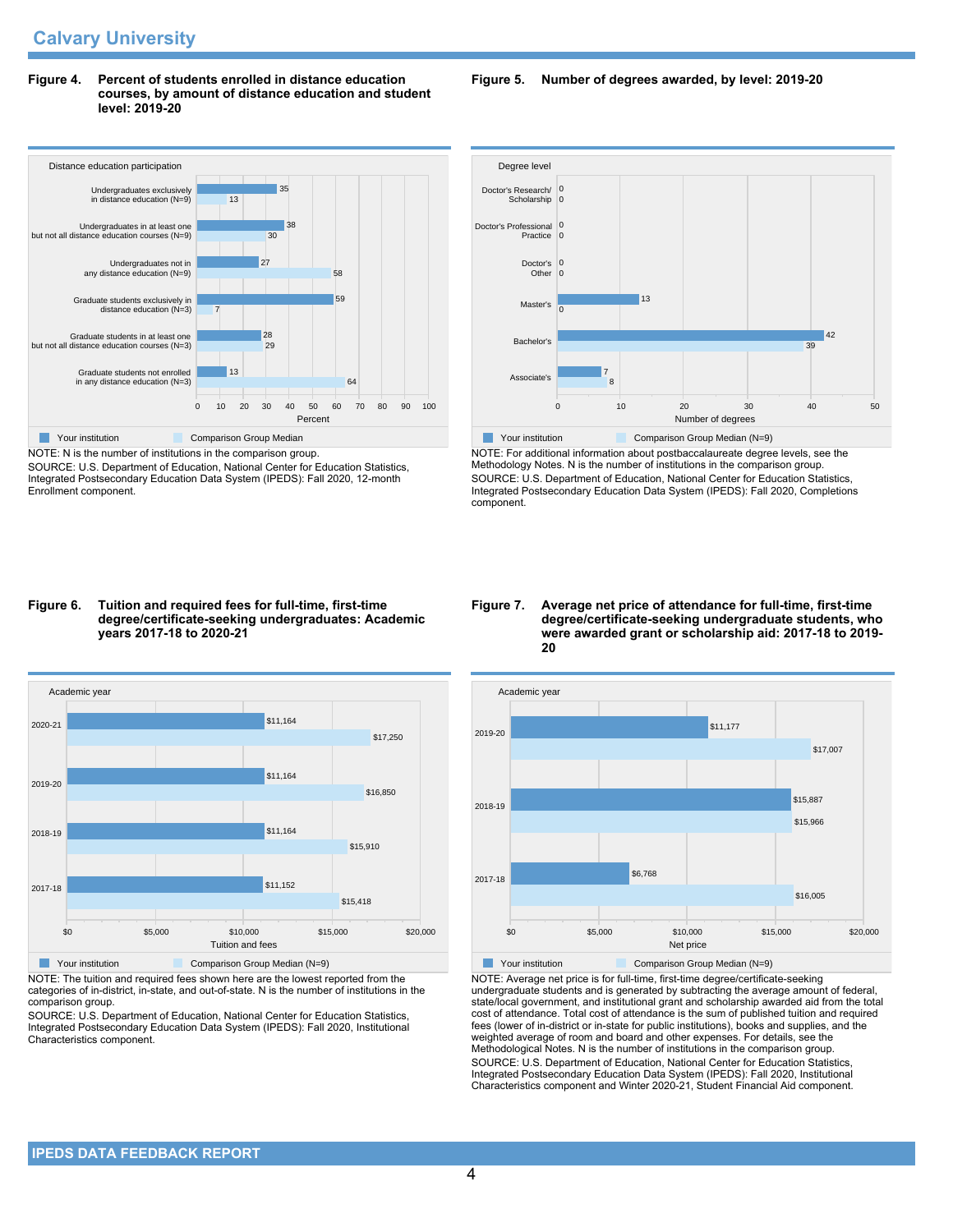**Figure 8. Percent of full-time, first-time degree/certificate-seeking undergraduate students who were awarded grant or scholarship aid, or loans, by type of aid: 2019-20**



NOTE: Any grant aid above includes grant or scholarship aid awarded from the federal government, state/local government, or the institution. Federal grants include Federal Pell grants and other federal grants. Any loans include federal loans and other loans awarded to students. For details on how students are counted for financial aid reporting, see Cohort Determination in the Methodological Notes. N is the number of institutions in the comparison group.

SOURCE: U.S. Department of Education, National Center for Education Statistics, Integrated Postsecondary Education Data System (IPEDS): Winter 2020-21, Student Financial Aid component.





NOTE: Retention rates are measured from the fall of first enrollment to the following fall. Academic reporting institutions report retention data for the Fall 2019 cohort of students who are still enrolled as of the institution's official fall reporting date or as of October 15, 2020. Program reporters determine the cohort with enrollment any time between August 1 - October 31, 2019 and retention based on August 1, 2020. Four-year institutions report retention rates for students seeking a bachelor's degree. For more details, see the Methodological Notes. N is the number of institutions in the comparison group. SOURCE: U.S. Department of Education, National Center for Education Statistics, Integrated Postsecondary Education Data System (IPEDS): Spring 2021, Fall Enrollment component.

**Figure 9. Average amounts of awarded grant or scholarship aid, or loans awarded to full-time, first-time degree/certificateseeking undergraduate students, by type of aid: 2019-20**



NOTE: Any grant aid above includes grant or scholarship aid awarded from the federal government, state/local government, or the institution. Federal grants include Federal Pell grants and other federal grants. Any loans include federal loans and other loans awarded to students. Average amounts of aid were calculated by dividing the total aid awarded by the unduplicated count of recipients at each institution. N is the number of institutions in the comparison group.

SOURCE: U.S. Department of Education, National Center for Education Statistics, Integrated Postsecondary Education Data System (IPEDS): Winter 2020-21, Student Financial Aid component.





NOTE: Graduation rate cohort includes all full-time, first-time degree/certificate-seeking undergraduate students. Graduation and transfer-out rates are the Student Right-to-Know rates. Only institutions with mission to prepare students to transfer are required to report transfer out. For more details, see the Methodological Notes. N is the number of institutions in the comparison group.

SOURCE: U.S. Department of Education, National Center for Education Statistics, Integrated Postsecondary Education Data System (IPEDS): Winter 2020-21, Graduation Rates component.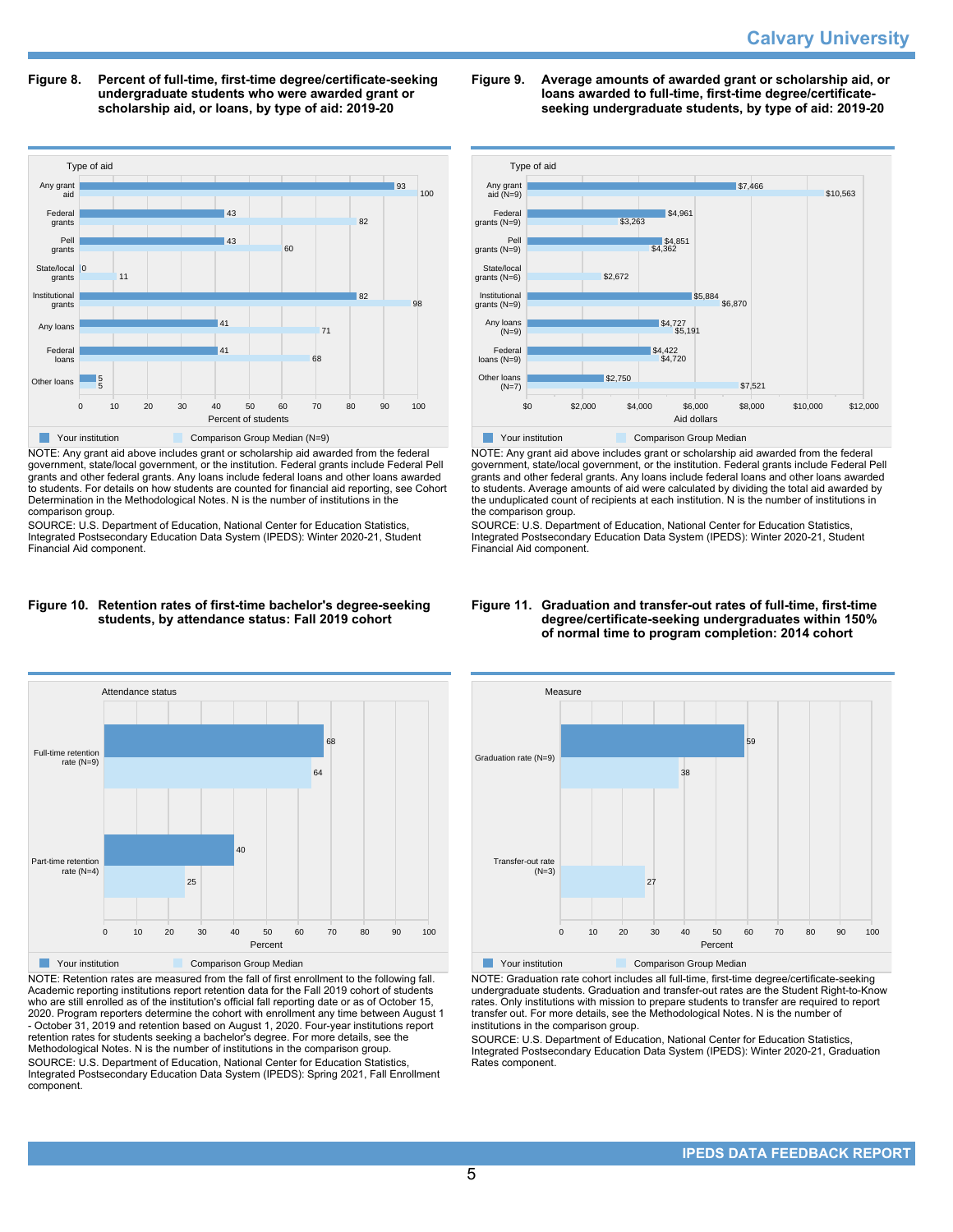**Figure 12. Graduation rates of full-time, first-time degree/certificate-seeking undergraduates within 150% of normal time to program completion, by race/ethnicity: 2014 cohort**



NOTE: For more information about disaggregation of data by race and ethnicity, see the Methodological Notes. The graduation rates are the Student Right-to-Know (SRK) rates. Median Not Little in the comparison group will not add to 100%. N is the number of institutions in the comparison group. Medians are not reported for comparison groups with less than three values.

SOURCE: U.S. Department of Education, National Center for Education Statistics, Integrated Postsecondary Education Data System (IPEDS): Winter 2020-21, Graduation Rates component.

#### **Figure 13. Graduation rates of full-time, first-time degree/certificateseeking undergraduates within 150% of normal time to program completion, by type of aid: 2014 cohort**

### **Figure 14. Bachelor's degree graduation rates of full-time, first-time bachelor's degree-seeking undergraduates within 4 years, 6 years, and 8 years: 2012 cohort**



NOTE: Graduation rate cohort includes all full-time, first-time degree/certificate-seeking undergraduate students. Data were collected on those students, who at entry of the cohort, were awarded a Pell Grant and students who were awarded a Subsidized Stafford loan, but did not receive a Pell Grant. Graduation rates are the Student Right-to-Know rates. For more details, see the Methodological Notes. N is the number of institutions in the comparison group.

SOURCE: U.S. Department of Education, National Center for Education Statistics, Integrated Postsecondary Education Data System (IPEDS): Winter 2020-21, Graduation Rates component.



**The Comparison Group Median (N=9)** Comparison Group Median (N=9)

NOTE: The 4-, 6-, and 8-year graduation rates are calculated using the number of students who completed a bachelor's or equivalent degree from a cohort of students who entered the institution seeking a bachelor's or equivalent degree. For details, see the Methodological Notes. N is the number of institutions in the comparison group. Medians are not reported for comparison groups with less than three values. SOURCE: U.S. Department of Education, National Center for Education Statistics,

Integrated Postsecondary Education Data System (IPEDS): Winter 2020-21, 200% Graduation Rates component.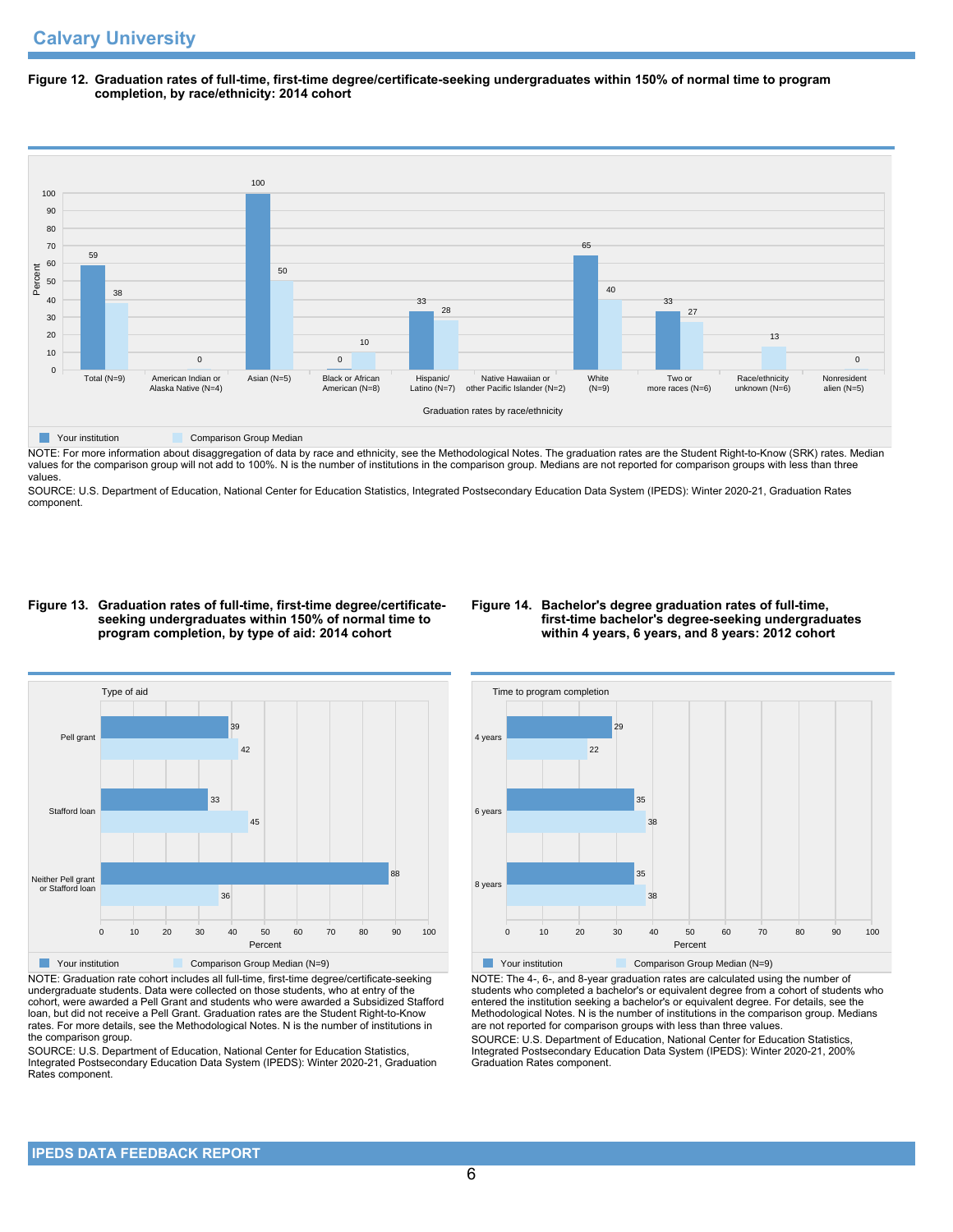# **Calvary University**

### **Figure 15. Award and enrollment rates of first-time, full-time, degree/certificate-seeking undergraduates after 8 years of entry, by Pell status: 2012-13 cohort**



NOTE: Award measures are based on the highest award received after 8 years of entry and enrollment measures are based on students who did not receive an award after 8 years of entry. Student cohorts (i.e., First-time, full-time; First-time, part-time; Non-first-time, full-time; and Non-first-time, part-time) are degree/certificate-seeking undergraduate students who entered the institution between July 1, 2012-June 30, 2013. Pell recipients are students with demonstrated financial need. For more details, see the Methodological Notes. N is the number of institutions in the comparison group. Medians are not reported for comparison groups with less than three values.

SOURCE: U.S. Department of Education, National Center for Education Statistics, Integrated Postsecondary Education Data System (IPEDS): Winter 2020-21, Outcome Measures component.

### **Figure 16. Award and enrollment rates of first-time, part-time, degree/certificate-seeking undergraduates after 8 years of entry, by Pell status: 2012-13 cohort**



NOTE: Award measures are based on the highest award received after 8 years of entry and enrollment measures are based on students who did not receive an award after 8 years of entry. Student cohorts (i.e., First-time, full-time; First-time, part-time; Non-first-time, full-time; and Non-first-time, part-time) are degree/certificate-seeking undergraduate students who entered the institution between July 1, 2012-June 30, 2013. Pell recipients are students with demonstrated financial need. For more details, see the Methodological Notes. N is the number of institutions in the comparison group. Medians are not reported for comparison groups with less than three values. SOURCE: U.S. Department of Education, National Center for Education Statistics, Integrated Postsecondary Education Data System (IPEDS): Winter 2020-21, Outcome Measures component.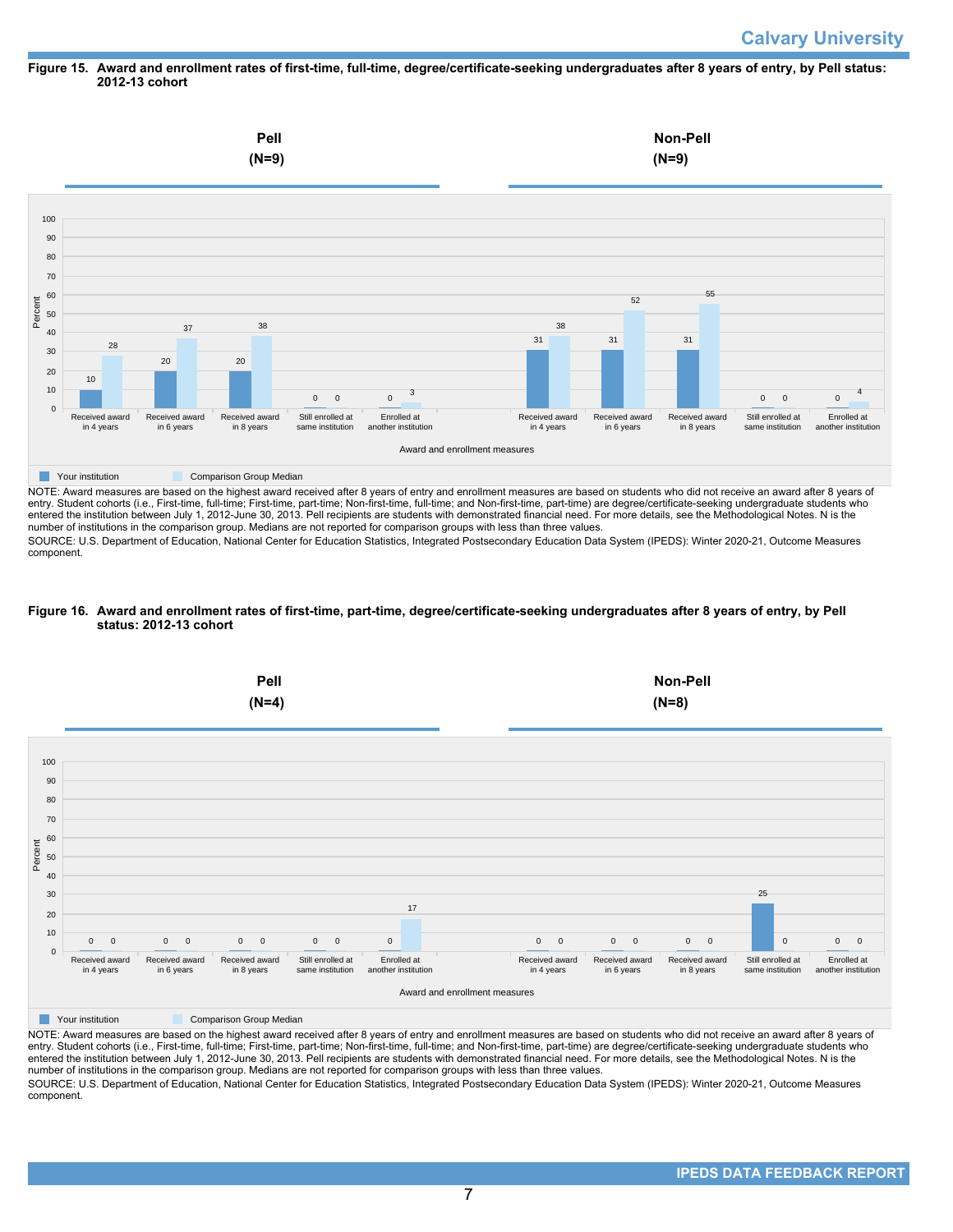### **Figure 17. Award and enrollment rates of non-first-time, full-time, degree/certificate-seeking undergraduates after 8 years of entry, by Pell status: 2012-13 cohort**



NOTE: Award measures are based on the highest award received after 8 years of entry and enrollment measures are based on students who did not receive an award after 8 years of entry. Student cohorts (i.e., First-time, full-time; First-time, part-time; Non-first-time, full-time; and Non-first-time, part-time) are degree/certificate-seeking undergraduate students who entered the institution between July 1, 2012-June 30, 2013. Pell recipients are students with demonstrated financial need. For more details, see the Methodological Notes. N is the number of institutions in the comparison group. Medians are not reported for comparison groups with less than three values.

SOURCE: U.S. Department of Education, National Center for Education Statistics, Integrated Postsecondary Education Data System (IPEDS): Winter 2020-21, Outcome Measures component.

### **Figure 18. Award and enrollment rates of non-first-time, part-time, degree/certificate-seeking undergraduates after 8 years of entry, by Pell status: 2012-13 cohort**



NOTE: Award measures are based on the highest award received after 8 years of entry and enrollment measures are based on students who did not receive an award after 8 years of entry. Student cohorts (i.e., First-time, full-time; First-time, part-time; Non-first-time, full-time; and Non-first-time, part-time) are degree/certificate-seeking undergraduate students who entered the institution between July 1, 2012-June 30, 2013. Pell recipients are students with demonstrated financial need. For more details, see the Methodological Notes. N is the number of institutions in the comparison group. Medians are not reported for comparison groups with less than three values. SOURCE: U.S. Department of Education, National Center for Education Statistics, Integrated Postsecondary Education Data System (IPEDS): Winter 2020-21, Outcome Measures component.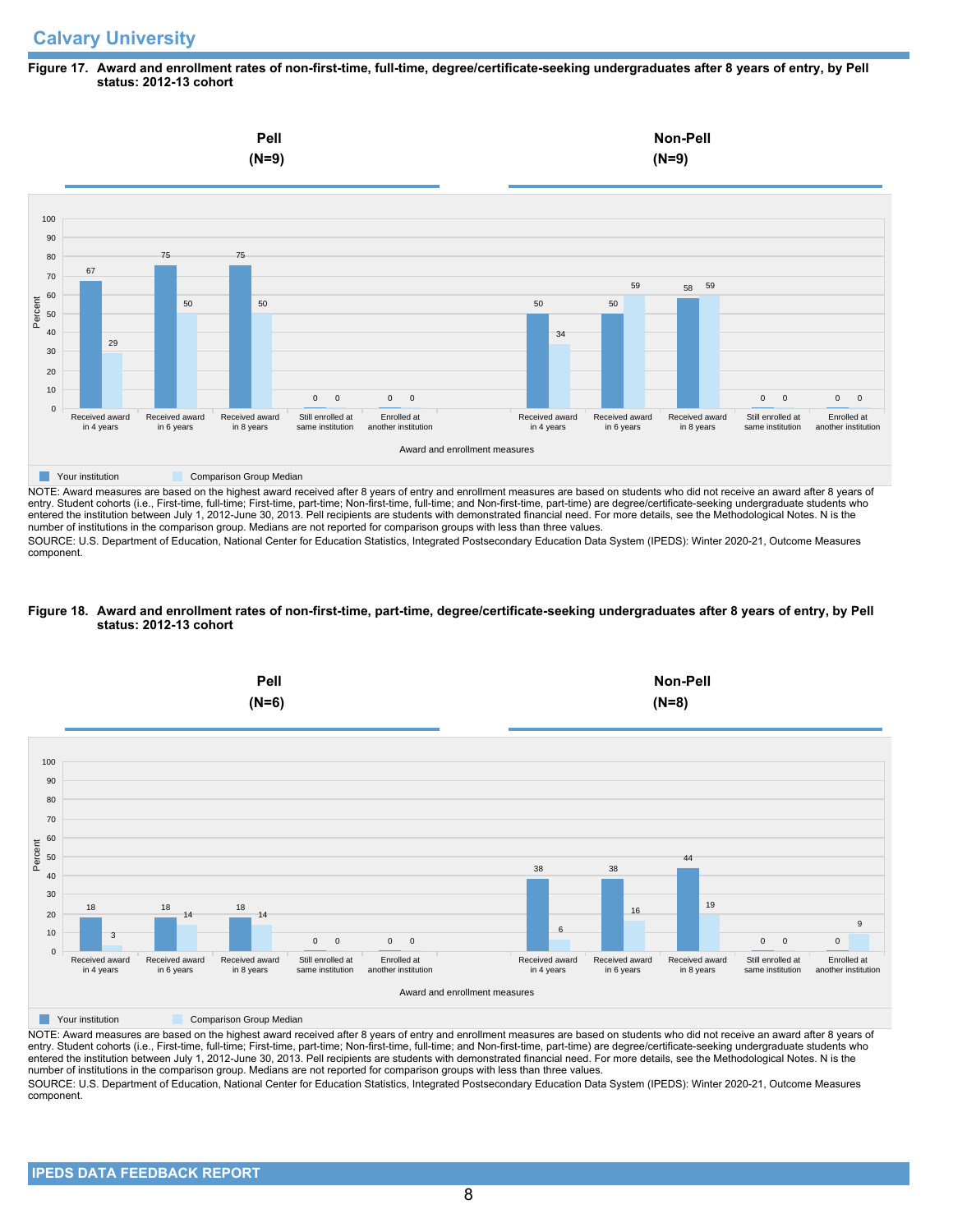**Figure 19. Percent distribution of core revenues, by source: Fiscal year 2020**

Revenue source -20 0 20 40 60 80 Percent of total core revenues Other core revenues Investment return Private gifts, grants, and contracts Government grants and contracts Tuition and fees 4 16  $\Omega$  $\Box$ -2 33 19 12 0 52 67 **The Comparison Group Median (N=9)** Comparison Group Median (N=9) NOTE: The comparison group median is based on those members of the comparison

group that report finance data using the same accounting standards as the comparison institution. For more information, see the Methodological Notes. N is the number of institutions in the comparison group.

SOURCE: U.S. Department of Education, National Center for Education Statistics, Integrated Postsecondary Education Data System (IPEDS): Spring 2021, Finance component.



**Figure 20. Core expenses per FTE enrollment, by function: Fiscal**

**year 2020**

NOTE: Expenses per full-time equivalent (FTE) enrollment, particularly instruction, may be inflated because finance data includes all core expenses while FTE reflects credit activity only. For details on calculating FTE enrollment and a detailed definition of core expenses, see the Methodological Notes. N is the number of institutions in the comparison group. SOURCE: U.S. Department of Education, National Center for Education Statistics, Integrated Postsecondary Education Data System (IPEDS): Fall 2020, 12-month Enrollment component and Spring 2021, Finance component.

# **Figure 21. Full-time equivalent staff, by occupational category: Fall 2020**



**The Comparison Group Median (N=9)** Comparison Group Median (N=9)

NOTE: Graduate assistants are not included. For calculation details, see the Methodological Notes. N is the number of institutions in the comparison group. SOURCE: U.S. Department of Education, National Center for Education Statistics, Integrated Postsecondary Education Data System (IPEDS): Spring 2021, Human Resources component.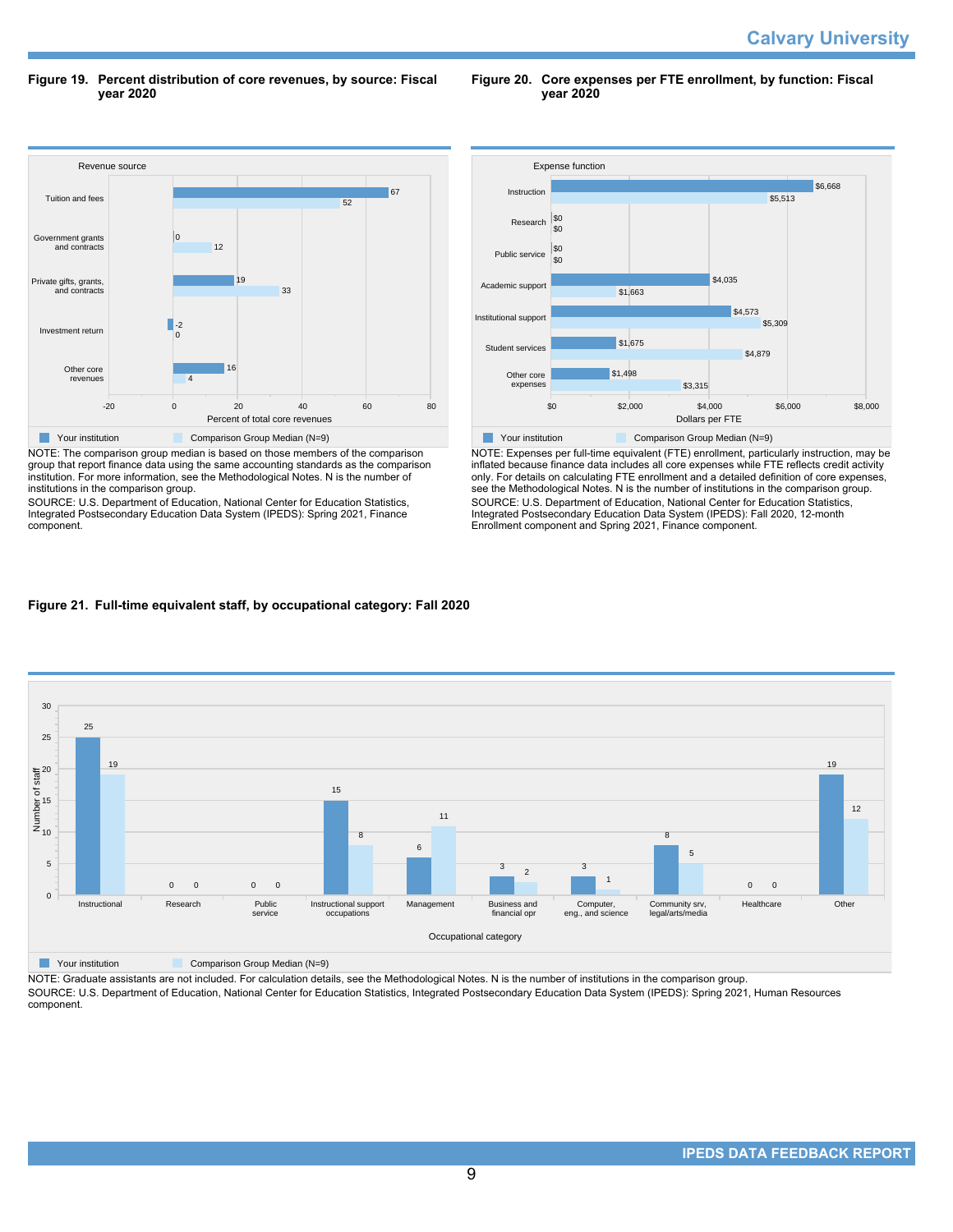**Figure 22. Average salaries of full-time instructional non-medical staff equated to 9-months worked, by academic rank: Academic year 2020-21**



NOTE: See Methodology Notes for more details on average salary. N is the number of institutions in the comparison group. Medians are not reported for comparison groups with less than three values.

SOURCE: U.S. Department of Education, National Center for Education Statistics, Integrated Postsecondary Education Data System (IPEDS): Spring 2021, Human Resources component.

### **Figure 24. Percent distribution of library expenses, by function: Fiscal Year 2020**



NOTE: N is the number of institutions in the comparison group.

SOURCE: U.S. Department of Education, National Center for Education Statistics, Integrated Postsecondary Education Data System (IPEDS): Spring 2021, Academic Libraries component.

#### **Figure 23. Percent distribution of library collection, by material type: Fiscal Year 2020**



NOTE: N is the number of institutions in the comparison group. SOURCE: U.S. Department of Education, National Center for Education Statistics, Integrated Postsecondary Education Data System (IPEDS): Spring 2021, Academic Libraries component.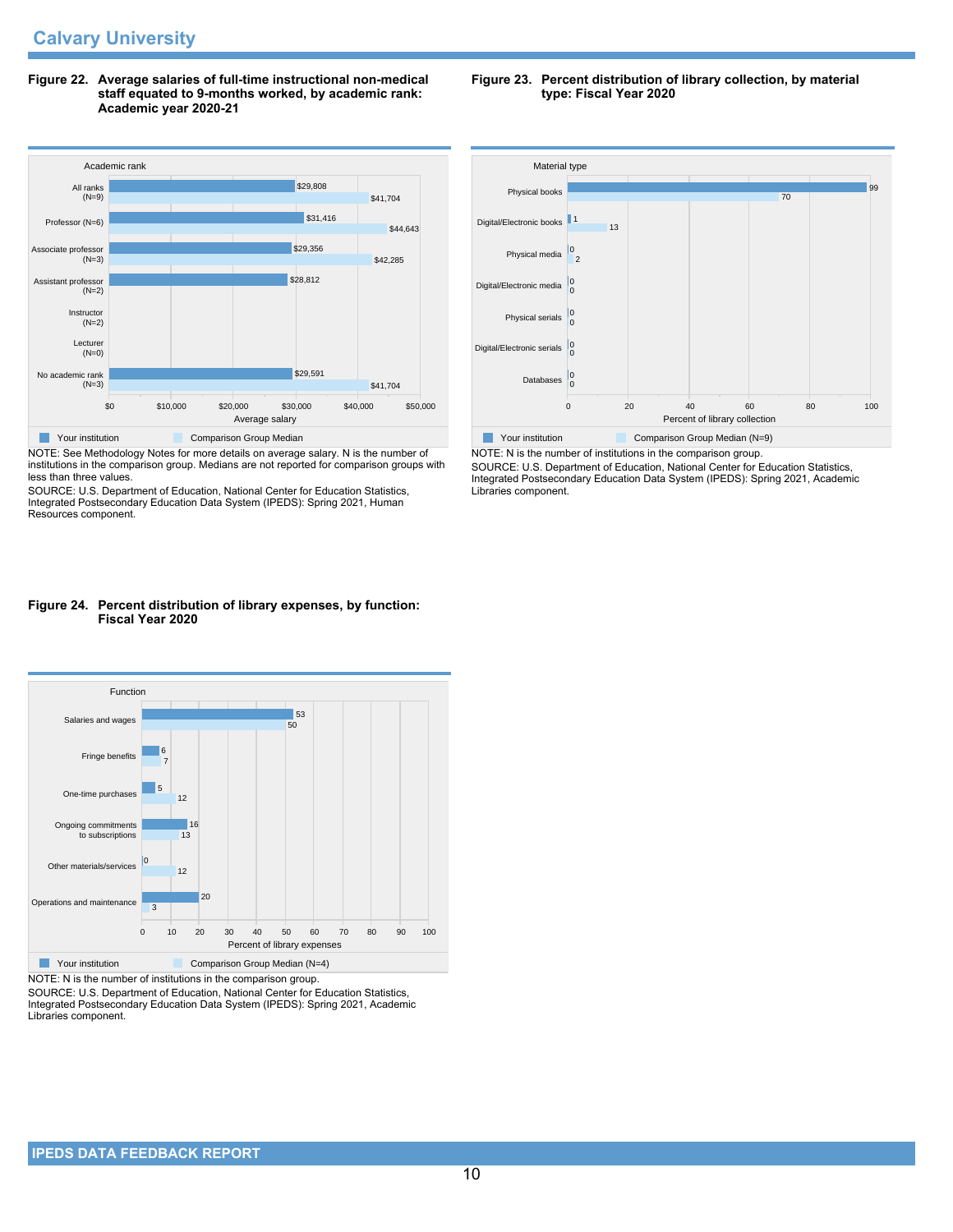# **METHODOLOGICAL NOTES**

## **Overview**

This report is based on data supplied by institutions to IPEDS during 2020-21 data collection year. Response rates exceeded 99% for most surveys. IPEDS data release memos at <https://nces.ed.gov/ipeds/use-the-data/survey-components> provide an overview of the number of institutions responding to the survey components. Furthermore, data used in this report are provisional level and may be revised for a limited time through the IPEDS Prior Year Revision system.

# **Use of Median Values for Comparison Group**

This report compares your institution's data to the median value for the comparison group for each indicator shown in the figure. If more than one indicator is present in a figure, the median values are determined separately for each indicator. Medians are not displayed for comparison groups with fewer than three values. Where percentage distributions are presented, median values may not add to 100%. To access all the data used to create the figures included in this report, go to 'Use the Data' portal on the IPEDS website at this provided link (<https://nces.ed.gov/ipeds>).

## **Missing Indicators**

If a indicator is not reported for your institution, the omission indicates that the indicator is not relevant to your institution and the data were not collected. Not all notes may be applicable to your report.

### **Use of Imputed Data**

All IPEDS data are subject to imputation for total (institutional) and partial (item) nonresponse. If necessary, imputed values were used to prepare your report.

## **Data Confidentiality**

IPEDS data are not collected under a pledge of confidentiality.

### **Disaggregation of Data by Race/Ethnicity**

When applicable, some indicators are disaggregated by race/ethnicity. Data disaggregated by race/ethnicity have been reported using the 1997 Office of Management and Budget categories. Detailed information about the race/ethnicity categories can be found at <https://nces.ed.gov/ipeds/Section/Resources>.

## **Cohort Determination for Reporting Student Financial Aid, Graduation Rates, and Outcome Measures**

Student cohorts for reporting Student Financial Aid and Graduation Rates data are based on the reporting type of the institution. For institutions that report based on an academic year (those operating on standard academic terms), student counts and cohorts are based on fall term data. Student counts and cohorts for program reporters (those that do not operate on standard academic terms) are based on unduplicated counts of students enrolled during a full 12-month period.

Student cohorts for reporting Outcome Measures are based on a full-year cohort from July 1-June 30 for all degree-granting institutions.

# **DESCRIPTION OF INDICATORS USED IN THE FIGURES**

### **Admissions (only for non-open-admissions schools)**

### *Admissions and Test Score Data*

Admissions and test score data are presented only for institutions that do not have an open admission policy, and apply to first-time, degree/certificate-seeking undergraduate students only. Applicants include only those students who fulfilled all requirements for consideration for admission and who were notified of one of the following actions: admission, non-admission, placement on a wait list, or application withdrawn (by applicant or institution). Admitted applicants (admissions) include wait-listed students who were subsequently offered admission. Early decision, early action, and students who began studies during the summer prior to the fall reporting period are included. For customized Data Feedback Reports, test scores are presented only if scores are required for admission.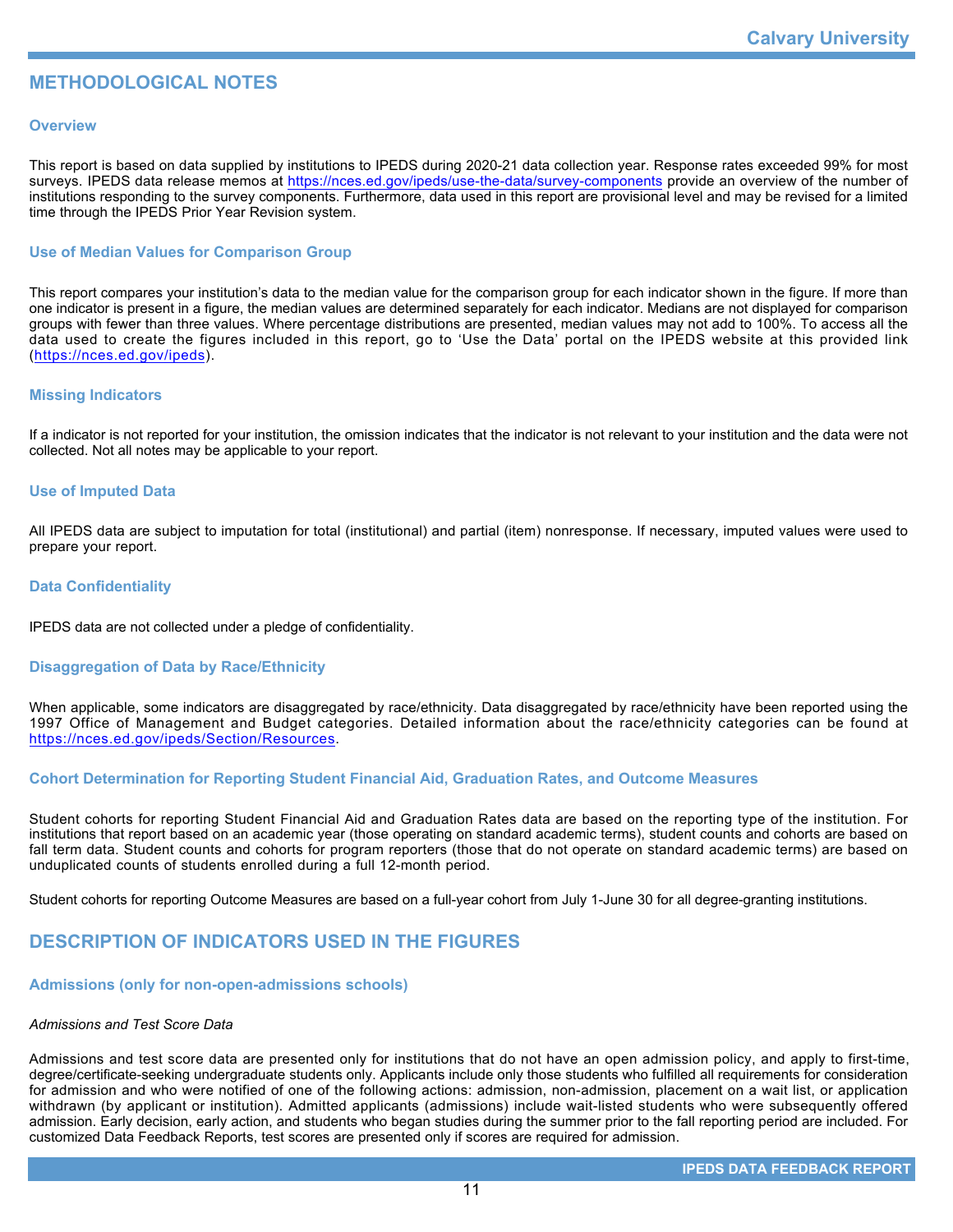# **Student Enrollment**

### *Enrollment Counts*

12-month Enrollment captures a cumulative unduplicated headcount of enrollment over the full 12-month period beginning July 1 and ending June 30. In contrast, Fall Enrollment captures number of students enrolled on a particular date in the fall. Fall enrollment is often referred to as a "snapshot" of an institution's enrollment at a specific time.

## *FTE Enrollment*

The full-time equivalent (FTE) enrollment used in this report is the sum of the institution's FTE undergraduate enrollment and FTE graduate enrollment (as calculated from or reported on the 12-month Enrollment component). Undergraduate and graduate FTE are estimated using 12-month instructional activity (credit and/or contact hours). See "Calculation of FTE Students (using instructional activity)" in the IPEDS Glossary at <https://surveys.nces.ed.gov/ipeds/VisGlossaryAll.aspx>.

## **Completions**

### *Completions and Completers*

Completions collects data on undergraduate and graduate completions and completers in a 12-month period. Completions are the counts of postsecondary awards granted where each award reported once but multiple awards may be reported for one recipient. Completers are the counts of students granted postsecondary awards. The count of completers is collected in two ways. The first way counts all completers, while the second way counts completers by award level (e.g., number of associate's completers, number of bachelor's completers).

# **Student Financial Aid**

### *Financial Aid Recipients and Amounts*

Student Financial Aid collects the counts of undergraduate students awarded different types of financial aid and the total amounts of aid awarded. The average dollar amount of aid awarded is then calculated. In addition, Student Financial Aid collects counts of full-time, first-time undergraduate student awarded aid and amounts of aid, and counts and disbursed amounts for undergraduate and graduate students receiving military education benefits.

### **Charges and Average Net Price**

### *Average Institutional Net Price*

IPEDS collects data to calculate average net price at each institution for two groups of undergraduate students: those awarded grant and scholarship aid and those awarded Title IV federal aid.

Average net price is calculated for full-time, first-time degree/certificate-seeking undergraduates who were awarded grant or scholarship aid from the federal government, state/local government, or the institution anytime during the academic year. For public institutions, this includes only students who paid the in-state or in-district tuition rate. Other sources of grant aid are excluded. Average net price is generated by subtracting the average amount of federal, state/local government, and institutional grant and scholarship aid from the total cost of attendance. Total cost of attendance is the sum of published tuition and required fees (lower of in-district or in-state for public institutions), books and supplies, and the weighted average of room and board, and other expenses.

For the purpose of the IPEDS reporting, aid awarded refers to financial aid that was awarded to, and accepted by, a student. This amount may differ from the aid amount that is disbursed to a student.

### **Retention, Graduation Rates, and Outcome Measures**

### *Retention Rates*

Retention rates are measures of the rate at which students persist in their educational program at an institution, expressed as a percentage. For four-year institutions, this is the percentage of first-time bachelors (or equivalent) degree-seeking undergraduates from the previous fall who are again enrolled in the current fall. For all other institutions this is the percentage of first-time degree/certificate-seeking students from the previous fall who either re-enrolled or successfully completed their program by the current fall. The full-time retention rate is calculated using the percentage of full-time, first-time degree/certificate-seeking undergraduates, while the part-time rate is calculated using the percentage of part-time, first-time degree/certificate-seeking undergraduates.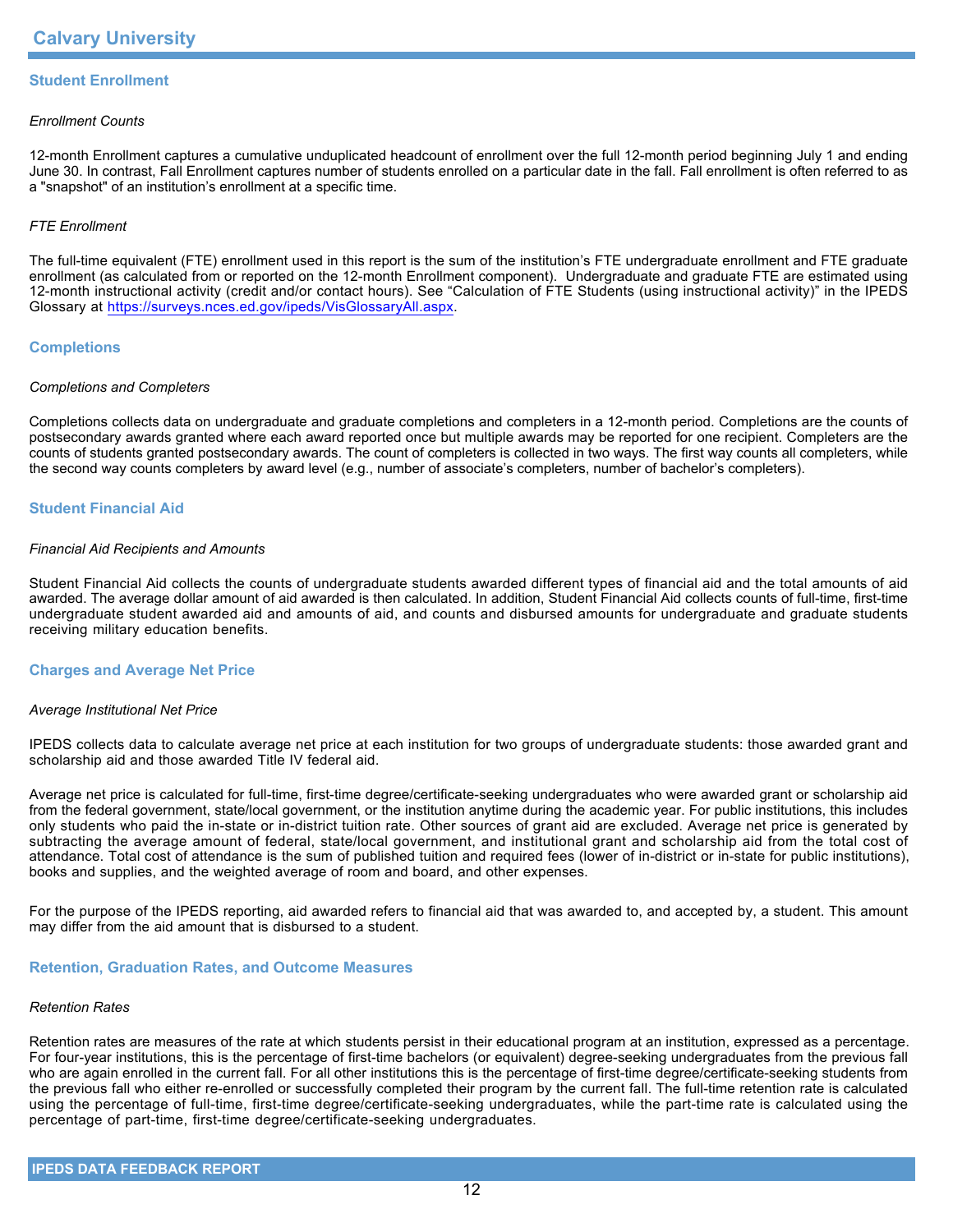### *Graduation Rates and Transfer-out Rate*

Graduation rates are those developed to satisfy the requirements of the Student Right-to-Know Act and Higher Education Act, as amended, and are defined as the total number of individuals from a given cohort of full-time, first-time degree/certificate-seeking undergraduates who completed a degree or certificate within a given percent of normal time to complete all requirements of the degree or certificate program; divided by the total number of students in the cohort of full-time, first-time degree/certificate-seeking undergraduates minus any allowable exclusions. Institutions are permitted to exclude from the cohort students who died or were totally and permanently disabled; those who left school to serve in the armed forces or were called up to active duty; those who left to serve with a foreign aid service of the federal government, such as the Peace Corps; and those who left to serve on an official church mission.

A further extension of the traditional Graduation Rates (GR) component which carries forward 100% and 150% graduation rates data previously reported in the GR component is the Graduation Rates 200% (GR200) component, which requests information on any additional completers and exclusions from the cohort between 151% and 200% normal time for students to complete all requirements of their program of study.

Transfer-out rate is the total number of students from the cohort who are known to have transferred out of the reporting institution (without earning a degree/award) and subsequently re-enrolled at another institution within the same time period; divided by the same adjusted cohort (initial cohort minus allowable exclusions) as described above. Only institutions with a mission that includes providing substantial preparation for students to enroll in another eligible institution are required to report transfers out.

### *Outcome Measures Data*

Alternative measures of student success are reported by degree-granting institutions to describe the outcomes of four degree/certificateseeking undergraduate student groups: First-time, full-time (FTFT); First-time, part-time (FTPT); Non-first-time, full-time entering (NFTFT); and Non-first-time, part-time entering (NFTPT). Additionally, each of the four cohorts collects data on two subcohorts: Pell grant recipients and non -Pell grant recipients. These measures provide the 4-year, 6-year, and 8-year award rates (or completions rates) after entering an institution. NCES calculates award rates by dividing a cohort's or subcohort's adjusted cohort into the number of total awards at 4-year, 6-year, and 8year status points.

The initial cohort can be revised and take allowable exclusions resulting in an adjusted cohort. Institutions are permitted to exclude from the initial cohort students who died or were totally and permanently disabled; those who left school to serve in the armed forces or were called up to active duty; those who left to serve with a foreign aid service of the federal government, such as the Peace Corps; and those who left to serve on an official church mission.

The highest award and the type of award (i.e., certificate, Associate's, or Bachelor's) are reported at each status point. For students who did not earn an undergraduate award after 8-years of entry, the enrollment statuses are reported as either still enrolled at the institution, or subsequently transferred out of the institution. Unlike the Graduation Rates data, all institutions must report on a full-year cohort (students entering July 1 of one year to June 30 to the next) and on their transfer out students, regardless if the institution has a mission that provides substantial transfer preparation.

### **Finance**

### *Core Revenues*

Core revenues for public institutions reporting under GASB standards include tuition and fees; government (federal, state, and local) appropriations and operating and nonoperating grants/contracts; private gifts, grants, and contracts (private operating grants/contracts plus gifts and contributions from affiliated entities); sales and services of educational activities; investment income; other operating and nonoperating sources; and other revenues and additions (capital appropriations and grants and additions to permanent endowments). "Other core revenues" include federal appropriations, sales and services of educational activities, other operating and nonoperating sources, and other revenues and additions.

Core revenues for private, not-for-profit institutions (and a small number of public institutions) reporting under FASB standards include tuition and fees; government (federal, state, and local) appropriations and grants/contracts; private gifts, grants and contracts (including contributions from affiliated entities); investment return; sales and services of educational activities; and other sources (a generated category of total revenues minus the sum of core and noncore categories on the Finance component). "Other core revenues" include government (federal, state, and local) appropriations, sales and services of educational activities, and other sources.

Core revenues for private, for-profit institutions reporting under FASB standards include tuition and fees; government (federal, state, and local) appropriations and grants/contracts; private grants/ contracts; investment income; sales and services of educational activities; and other sources (a generated category of total revenues minus the sum of core and noncore categories on the Finance component). "Other core revenues" include government (federal, state, and local) appropriations and other sources.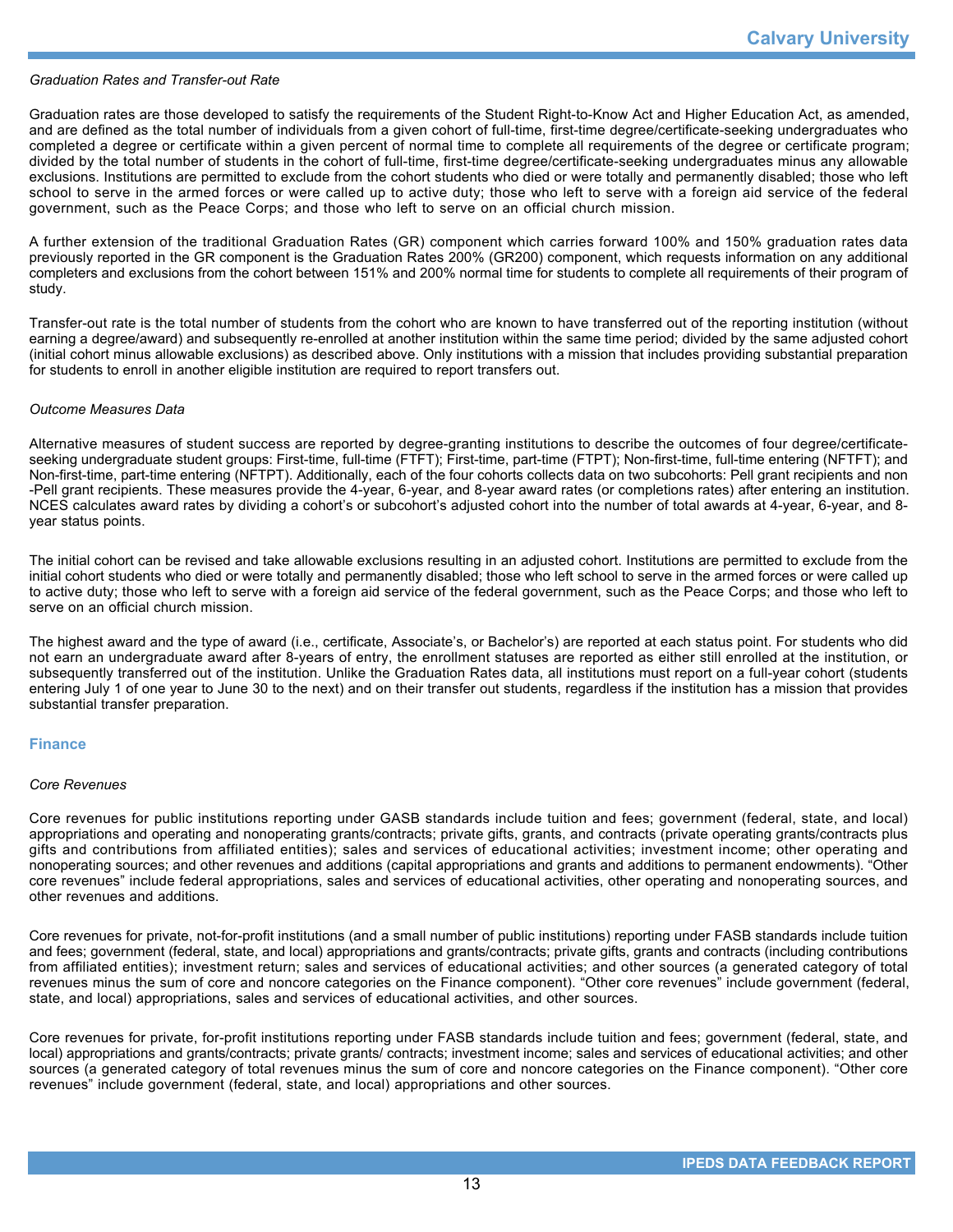At degree-granting institutions, core revenues exclude revenues from auxiliary enterprises (e.g., bookstores and dormitories), hospitals, and independent operations. Non-degree-granting institutions do no report revenue from auxiliary enterprises in a separate category, and thus may include these amounts in the core revenues from other sources.

## *Core Expenses*

Core expenses include expenses for instruction, research, public service, academic support, student services, institutional support, scholarships and fellowships (GASB) or net grant aid to students (FASB) and other expenses. Core expenses exclude expenses for auxiliary enterprises, hospitals, and independent operations. "Other core expenses" is the sum of grant aid/scholarships and fellowships and other expenses.

### *Endowment Assets*

Endowment assets, for public institutions under GASB standards, and private, not-for-profit institutions under FASB standards, include gross investments of endowment funds, term endowment funds, and funds functioning as endowment for the institution and any of its foundations and other affiliated organizations. Private, for-profit institutions under FASB do not hold or report endowment assets.

### *Salaries and Wages*

Salaries and wages for public institutions under GASB standards and private (not-for-profit and for-profit) institutions under FASB standards, include amounts paid as compensation for services to all employees regardless of the duration of service, and amounts made to or on behalf of an individual over and above that received in the form of a salary or wage.

## **Staff**

## *FTE Staff*

The full-time-equivalent (FTE) by occupational category is calculated by summing the total number of full-time staff and adding one-third of the total number of part-time staff. Occupational categories include instructional staff, research staff, public service staff, instructional support staff, management staff, and other occupations. Instructional staff are primarily engaged in teaching and do a combination of teaching, research, and/or public service. Research staff are staff whose primary function is research while public service staff are staff whose primary function is public service. Instructional support occupations include archivists, curators, and museum technicians; librarians and media collections specialists; librarian technicians; student and academic affairs and other education services occupations. Other staff include staff in service occupations; sales and related occupations; office and administrative support occupations; natural resources, construction, and maintenance occupations; production, transportation and material moving occupations; and military specific occupations. Graduate assistants are not included.

### *Equated Instructional Non-Medical Staff Salaries*

Institutions reported the number of full-time nonmedical instructional staff and their salary outlays by academic rank, gender, and the number of months worked (9-, 10-, 11-, and 12-months). Salary outlays for staff who worked 10-, 11-, and 12-months were equated to 9-months of work by multiplying the outlays reported for 10-months by 0.90, the outlays reported for 11 months by 0.818, and the outlays reported for 12 months by 0.75. The equated 10-, 11-, and 12-outlays were then added to the outlays for instructional staff that worked 9-months to generate a total 9-month equated salary outlay. The total 9-month equated outlay was then divided by total number of instructional non-medical staff to determine an equated 9-month average salary. This calculation was done for each academic rank. Salary outlays were not reported for staff that work less than 9-months and were excluded.

### *Student-to-Faculty Ratio*

Institutions can provide their institution's student-to-faculty ratio (i.e., student-to-instructional staff) for undergraduate programs or follow the NCES guidance in calculating their student-to-faculty ratio, which is as follows: the number of FTE students (using Fall Enrollment survey data) divided by total FTE instructional staff (using the total Primarily instruction + Instruction/research/public service staff reported in Human Resources component and adding any not primarily instructional staff that are teaching a credit course). For this calculation, FTE for students is equal to the number of the full-time students plus one-third the number of part-time students; FTE for instructional staff is similarly calculated. Students in "stand-alone" graduate or professional programs (such as, medicine, law, veterinary, dentistry, social work, or public health) and instructional staff teaching in these programs are excluded from the FTE calculations.